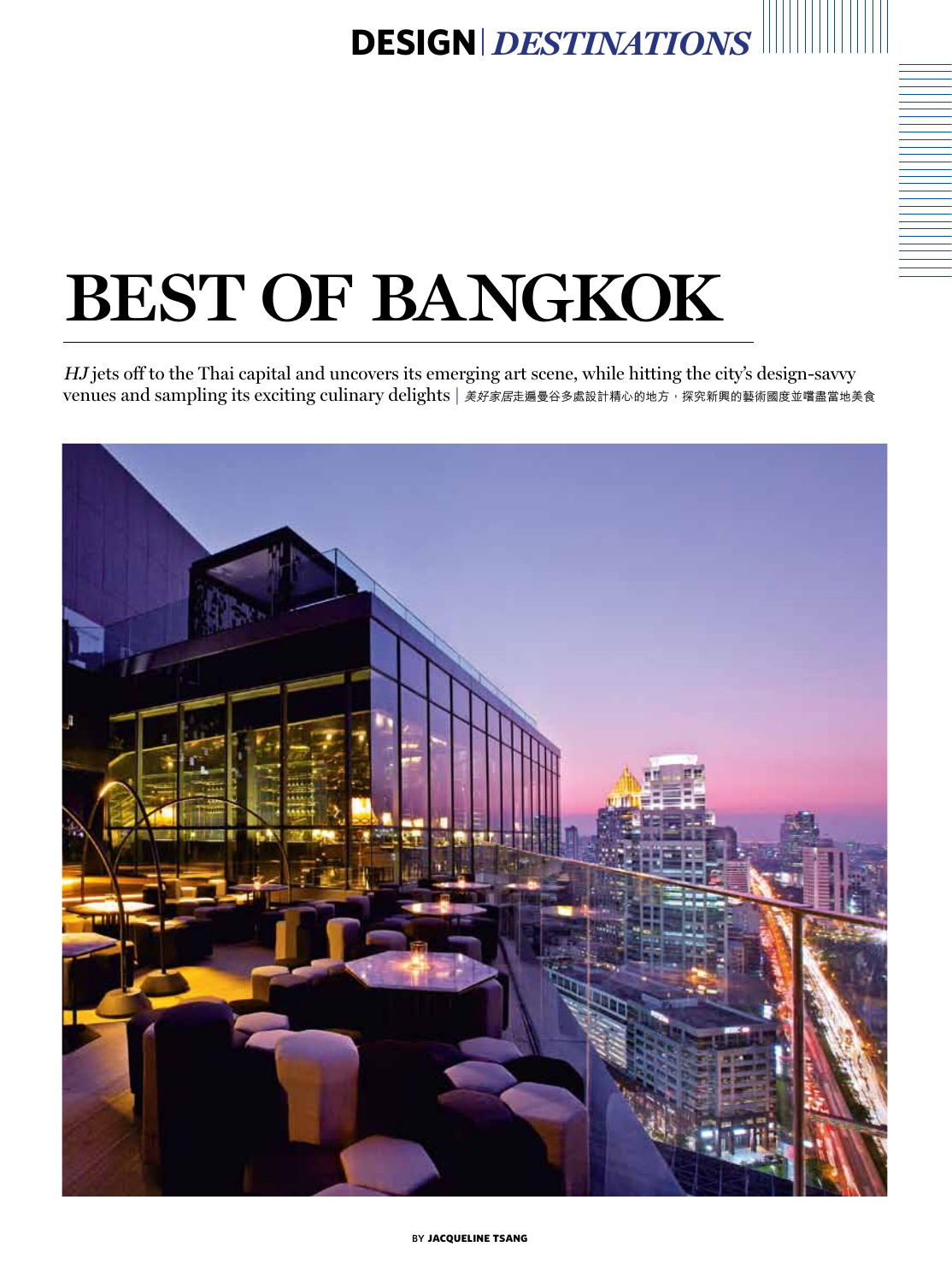## **design***| destinations*

**rest**



 $| 08$ 



Pullman Bangkok Hotel G,酒店大堂燈火通明,其中一邊築有一道白磚牆,並設懸浮式階梯通往 Playground 酒吧。不加裝飾的吊燈燈泡和防風燈完美營造工業風格,現代設計概念更延伸至其他公用範圍及私人房 間,就像格調同樣輕快的Deluxe房間,而Playground則重新演繹非法經營的酒吧風格,飾有磚瓦外露的牆 壁、生動的藝術品和懷舊的棋盤遊戲。

**the tower club, LEBUA** Vertigo not a problem? Then head up 50-plus floors to the all-suite Tower Club at Lebua, (in)famously known for the luxurious three-bedroom Hangover suite that featured prominently in *The Hangover*<br>// last year.<br>要是你不畏高,那就往 超過50層高的全套房酒店 Tower Club at Lebua進發吧!<br>其 3房 Hangover套房正是去<br>年*醉爆伴郎團2*的主要拍<br>攝場地。



#### **188 Silom Rd, Suriyawongse, Bangrak, Bangkok 10500 | www.pullmanbangkokhotelG.com**

**THE SIAM**  Created by Thai rock star and film actor Krissada Sukosol Clapp in collaboration with architect Bill Bensley, the Siam offers a blend of Art Deco, Thai heritage and urban luxury. 酒店由泰國搖滾明星兼影 星 Krissada Sukosol Clapp和建<br>築師 Bill Bensley合建,集合 裝飾藝術、泰國傳統和城 市的奢華。



*≈ other options!*





You know this hotel is going to be fabulous if Christian Lacroix is its stylist. Sofitel So Bangkok embodies the fashion designer's signature flair, and its interiors showcase a blend of old Siam and French couture. Thai architect Smith Obayawat created the dual-entrance building, and five Thai designers were each put in charge of one of the hotel zones, named after the elements of nature. Each space is distinct, with rooms ranging from cosy Earth to sleek Metal. Meanwhile, the dynamic design for Fire is perfect for the hotel's restaurants. | 酒店邀得時裝設計師Christian Lacroix出 任造型師,設計定能叫人傾心。Sofitel So Bangkok完美 體現他的天賦才能,室內設計洋溢著古暹羅(泰國前稱) 和法國氣息。泰國建築師Smith Obayawat創出這幢設有 雙入口的奪目建築,另有5位設計師分別負責不同區域, 並以天然元素命名,各有特色:「土」區氣氛愜意,「 木」區和諧寧靜,「金」區時尚豪華,「火」區則充滿 動感,跟酒店餐廳完美配合。

#### **01 | FOUR SEASONS BANGKOK**

The value placed on Thai heritage is unmistakable at Four Seasons Hotel Bangkok. The awe-inspiring silk panels on the ceiling showcase the work of Ajarn Paibun Suwannakudt and his son and daughter. Featuring important symbols from Thai culture and folklore, their rich hues beautifully complement the hotel's classical architecture as well as its hand-crafted Thai fabrics and furniture. From the vibrant colours and rustic materials in The Spice Market to the luxurious interiors of the Rajadamri Suite, the Four Seasons Bangkok celebrates everything that's classically, beautifully Thai. | 曼谷四季酒店向來著 重泰國傳統文化,天花飾有美不勝收的絲絹鑲板,陳列Ajarn Paibun Suwannakudt與一對子女的佳作。藝術 品包含當地文化和民間傳説的重要元素,濃艷的用色完美襯托酒店的一流建築,及人手製作的泰國織品 和傢具。不論是酒店餐廳The Spice Market內的生動色調和鄉村式物料,還是Rajadamri Suite套房內的豪華 設計,一切都洋溢著泰國古典悅目的氣息。

**155 Rajadamri Rd, Bangkok 10330 | www.fourseasons.com/bangkok** 

### Bangkok: a city for the traditional, the fashionable, the young and trendy



### **rest** 108



**2 North Sathorn Rd, Bangrak, Bangkok 10500 | www.sofitel.com/gb/hotel-6835-sofitel-sobangkok/index.shtml** 

### *central bangkok*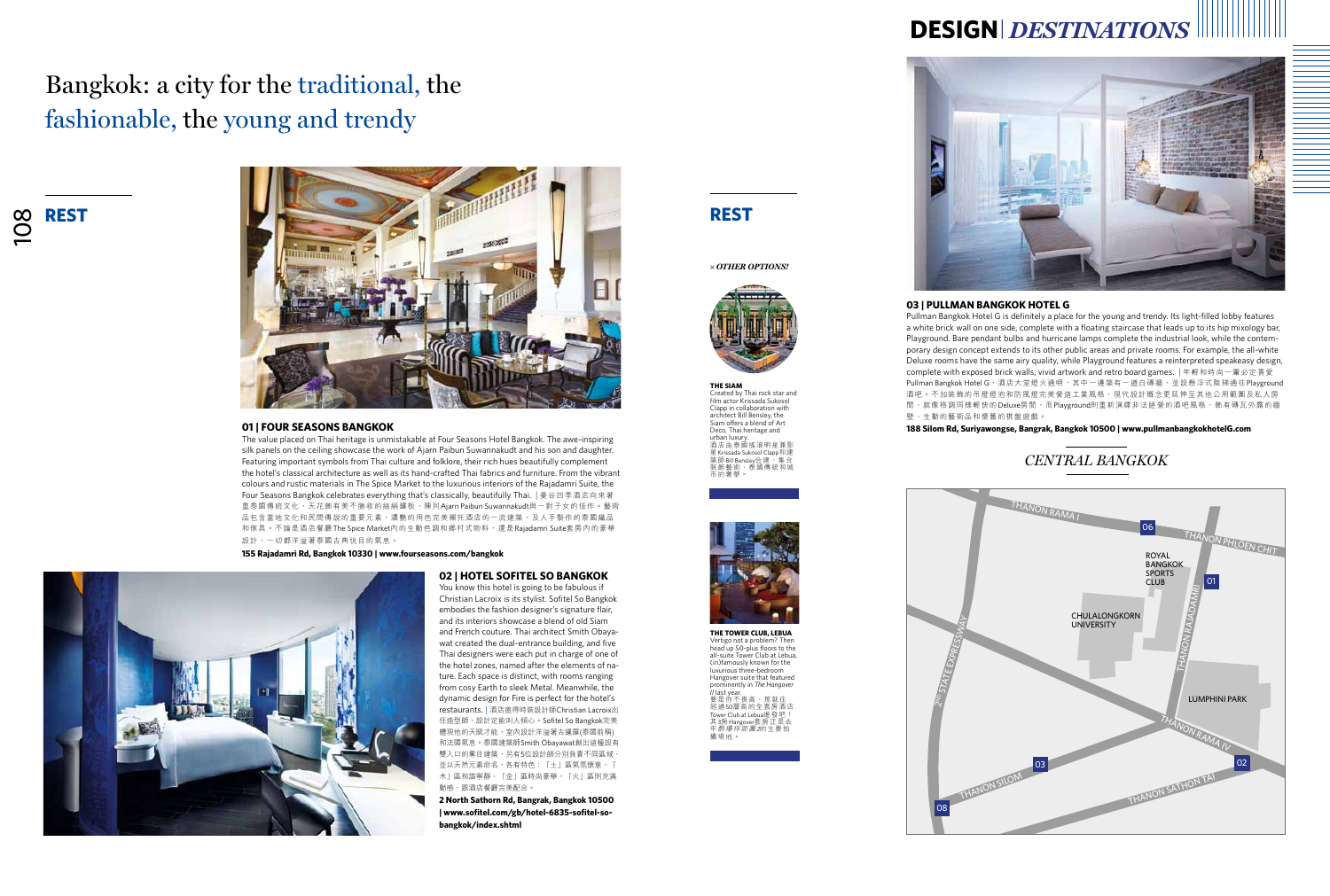### **design***| destinations*

**011 see**







#### **04 | MUSEUM OF CONTEMPORARY ART**

There's an emerging modern art scene in Thailand, and Bangkok's new Museum of Contemporary Art (MOCA) is testament to that. The museum showcases an exciting collection of contemporary art, ranging from surrealist paintings to works by national artists Thawan Duchanee, Muangsomboon and Nimsamer. The development was created by Boonchai Bencharongkul in honour of Professor Silpa Bhirasri, who is known as the Father of Thai Contemporary Arts. | 泰國現代藝術正處萌芽階段, 曼谷新 建的當代藝術博物館(MOCA)就是例證。場館氣氛 清新,展示精彩的當代藝術品,如藝術家Thawan Duchanee、Muangsomboon和Nimsamer超現實主義 的佳作。建築出自Boonchai Bencharongkul之手,向 被譽為泰國當代藝術之父的Silpa Bhirasri致敬。

**499 Moo 3, Vibhavadi Rangsit Rd, Ladyao, Chatuchak, 10900 Bangkok | www.mocabangkok.com** 

*≈ SHOPPING!*



**ALEXANDER LAMONT** 

Shop 'til you drop at Alexan-der Lamont. This homeware brand just launched its first gift collection, designed in collaboration with Ryosuke Harashima and inspired by objects from a Chinese scholar's studio. Choose from accessories and ornaments made with gold leaf, bronze, rock crystal and Peking glass. 家居品牌Alexander Lamont **與 Ryosuke Harashima合作設** 計・剛推出首個禮品系<br>列, 以一位中國學<br>小川一体<br>包括用薄金片、銅、小晶<br>包括用薄金片、銅、晶石<br>和北京玻璃製作的陳設和 裝飾品。不妨來大肆揮霍 一番!

### There's an emerging art and design scene in Bangkok



#### **05 | CRYSTAL DESIGN CENTER**

This mixed-use building features everything from restaurants and shops to a design library, offices and exhibition spaces. The only place of its kind in Thailand, Crystal Design Center is intended to be the city's source of information about design and decoration, and its interior is designed accordingly. The building's north wing features a lighting system that works with polycarbonate materials to generate a range of colour tones for each area, whereas each of the south wing's four zones showcases the use of a different design material – steel, wood, plastic and recyclables – for a varied look and feeling. | 這幢多用途大廈集合 餐廳、商店、設計圖書館、辦公室和展覽場地於一身,並配以悉心設計的裝修,屬泰國唯一如此多元化的建 築,勢將成為曼谷設計和裝飾的資源中心。大廈北翼的照明系統能與聚碳酸酯物料合用,為各範圍營造-系列色調,而南翼4個區域就用上不同設計材料:鐵、木、膠和循環再用物質,組出多種外貌和感覺。

**1420/1 Praditmanutham Rd, Klongjun, 10240 Bangkok | www.crystaldesigncenter.com**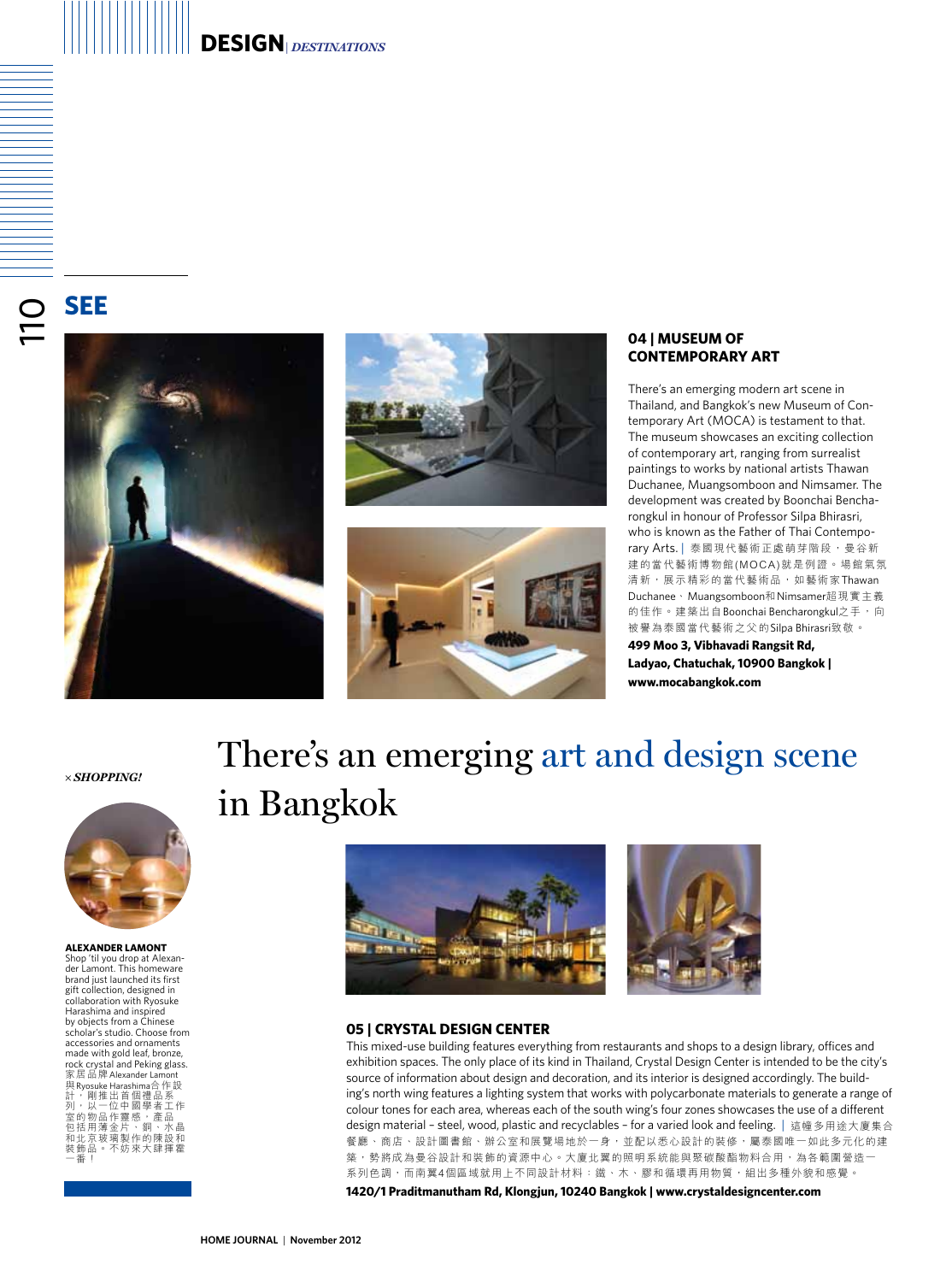### Culinary creations that challenge and excite the palette



#### **06 | SRA BUA BY KIIN KIIN**

Experience Thai cuisine with a modern twist at Sra Bua by Kiin Kiin. Offering a calm Zen vibe with its warm woods, lofty ceilings and water features complete with lily pads, the restaurant makes a perfect setting for an unforgettable meal. Chef Henrik Yde Anderson takes traditional Thai flavours, such as lemongrass, coconut and basil, and uses them in culinary creations that challenge and excite the palate. His inspired dishes include quail with aromatic tom kha with chanterelle and crispy skin, and a beautifully presented pistachio cake with pandan ice cream and frozen coconut foam. | 來Sra Bua by Kiin Kiin品嚐混以現代風味的泰國菜,餐廳內的溫暖木材、高立天花和載有睡蓮葉的水景,滿有和諧禪 調。主廚Henrik Yde Anderson選用泰國傳統香料如香茅、椰子和羅勒,烹調創新菜式挑戰味蕾,包括鵪鶉 和伴以酒杯蘑菇的酥皮椰汁雞湯,及開心果蛋糕伴以斑蘭葉雪糕和急凍椰汁泡沫。

**Siam Kempinski Hotel Bangkok, 991/9 Rama 1 Rd, Pathumwan, 10330 Bangkok | www.kempinskibangkok.com** 



#### **07 | BO.LAN**

Known for its delectable dishes made from some of the most unusual and hard-to-find ingredients in Thailand, Bo.lan is appropriately tucked away in a quiet street off Sukhumvit Road. Chefs Bo and Dylan met while working at David Thompson's famous restaurant, Nahm, in London, and they founded this one on the principle that food is intricately tied to the land and its people. Consequently, Bo.lan offers an impressive array of locally produced, seasonal ingredients, prepared with traditional cooking rituals and the aim of preserving the Thai food heritage. | 餐廳 Bo.lan 坐落於Sukhumvit Road旁的僻靜街道,出名以最 另類和最難尋的泰國食材泡製美味菜式。主廚Bo 和Dylan在David Thompson著名的倫敦餐廳Nahm認 識,並得出食物與所在地和當地人緊扣的原則, 故Bo.lan志力以時令食材在當地製作菜式,並以傳 統方法烹調,保存泰國飲食文化。

**42 Soi Pichai Ronnarong, Songkram Sukhumvit 26, Klongtoey, Bangkok 10110 | www.bolan.co.th**

2<br>112

**eat | drink**